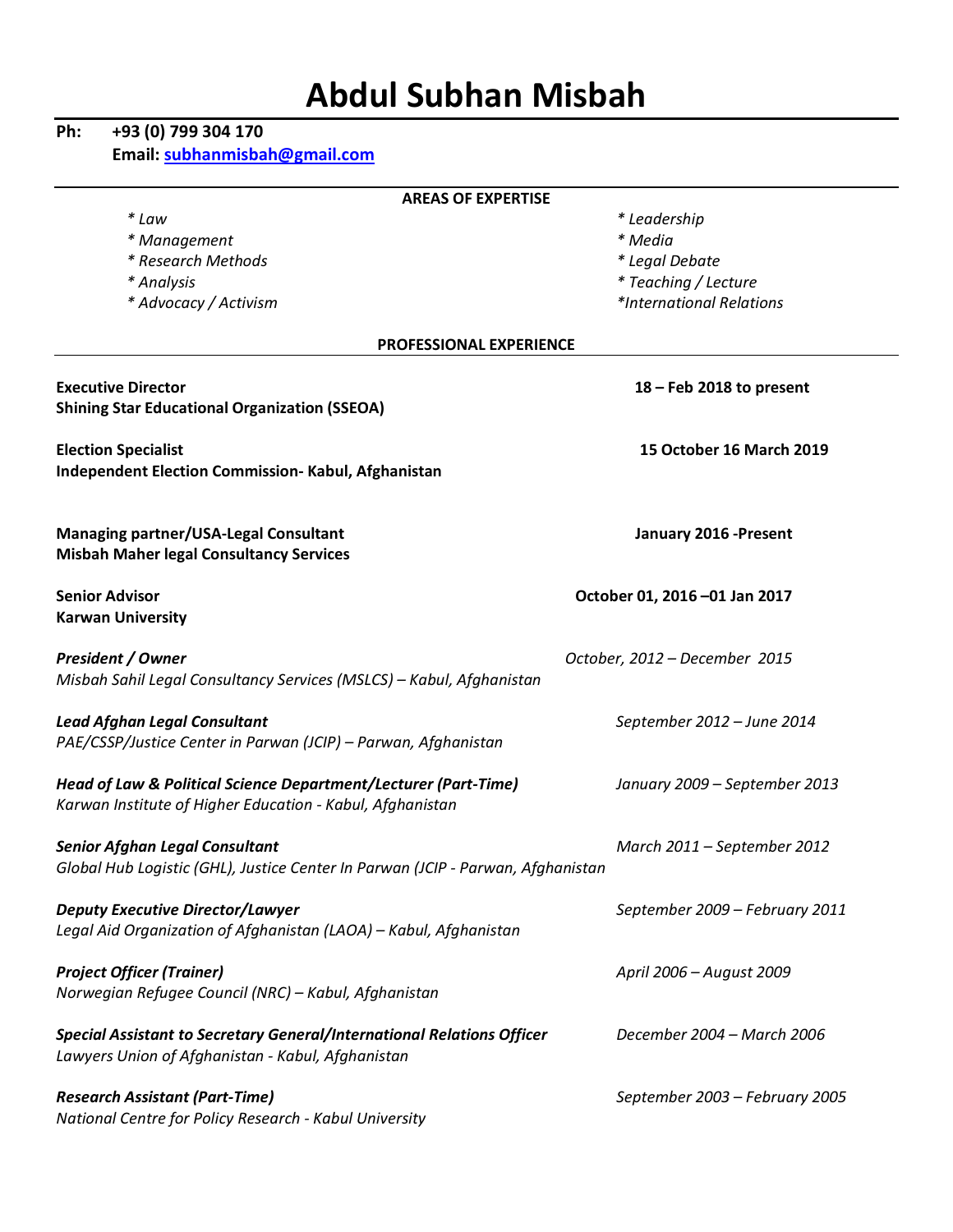#### **EDUCATION / CERTIFICATION**

**Master of Arts** – Criminal Law – Azad University, 2013 **Bachelor of Arts** – Law & Political Science – Kabul University, 2004 **Valid Advocacy License** – Afghanistan Independent Bar Association (AIBA)

#### **SKILLS / TRAINING**

- Fluent in English, Urdu, Dari and Pashto (Native)
- Proficient in MS Office (Word, Excel, PowerPoint, Access, Access Projects), Outlook
- Excellent management, leadership, research, communication, critical and analytical skills
- Familiar with Afghanistan legal terminology and proficient in legal English
- Activist in child rights and gender mainstreaming and empowerment affairs
- Activist in political and legal affairs of Afghanistan
- Activist in press, media and participation in political and legal debates

#### **Training:**

| $\bullet$ | <b>Research Methods Training</b>    | <b>NCPR</b> | March 2004        |
|-----------|-------------------------------------|-------------|-------------------|
| $\bullet$ | Sharia Law Training                 | NRC.        | <b>March 2006</b> |
| $\bullet$ | <b>Property Law Manual Training</b> | NRC.        | April 2006        |
|           | • TOT (Training of Trainers)        | NRC.        | May 2006          |
| $\bullet$ | <b>Advocacy Skills Training</b>     | <b>IDLO</b> | Feb 2007          |
| $\bullet$ | <b>TOT (Training of Trainers)</b>   | PPD (AKDN)  | Sept 2007         |

• How to Govern NGO, Proposal Writing & Fund Raising Training (Rome, Italy - Aug 2008)

#### **AFFILIATIONS**

| <b>Member of the board of Directors</b><br>Central Asia Institute (CAI)                                          | October 20,2016-Present     |
|------------------------------------------------------------------------------------------------------------------|-----------------------------|
| <b>Head of The legal Committee</b><br><b>Hemayat Network</b>                                                     | July 28, 2016- Present      |
| <b>Elected Deputy</b><br>Lawyers Union of Afghanistan (LUA)                                                      | April 2014 - Present        |
| <b>Member of the Board of Directors</b><br>Research and Training Organization of Afghanistan (RTOA)              | July 2007 – July 2012       |
| <b>Member of Media &amp; International Relations Committee</b><br>Afghanistan Independent Bar Association (AIBA) | January 2012 – Present      |
| <b>Member of the Board of Directors</b><br>Legal Aid Organization of Afghanistan (LAOA)                          | March 2007 – September 2009 |

#### **ACCOMPLISHMENTS**

**Feb 2005 – Sept 2005**

Translator in AWLC for preparation of manual of the Women Humanitarian Rights in Afghanistan.